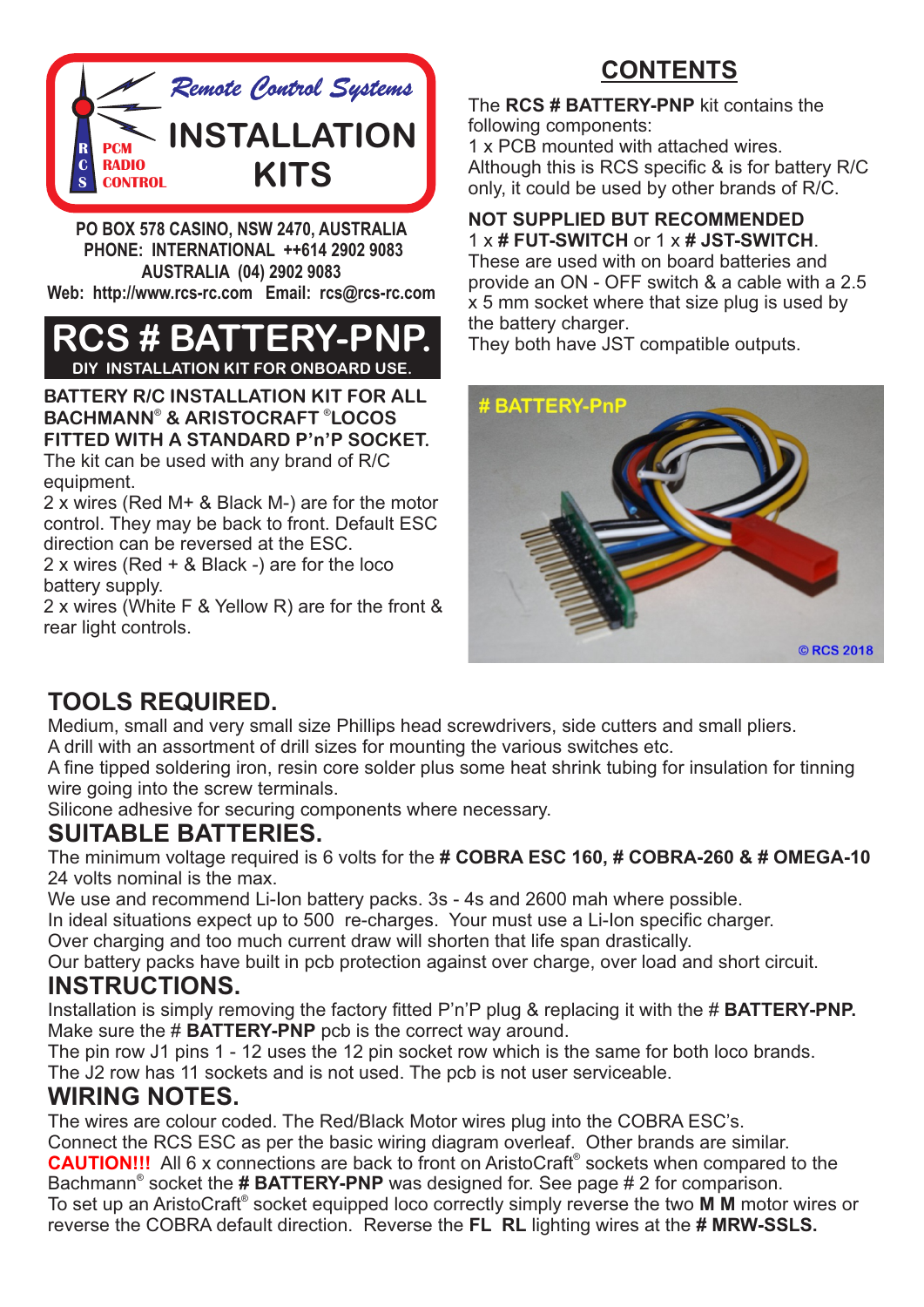# **WIRING THE RCS # BATTERY-PNP to BACHMANN & ARISTOCRAFT PnP sockets. Using a programmable Rx & an ESC. # MRW-SSLS Directional lights. No sound fitted.**